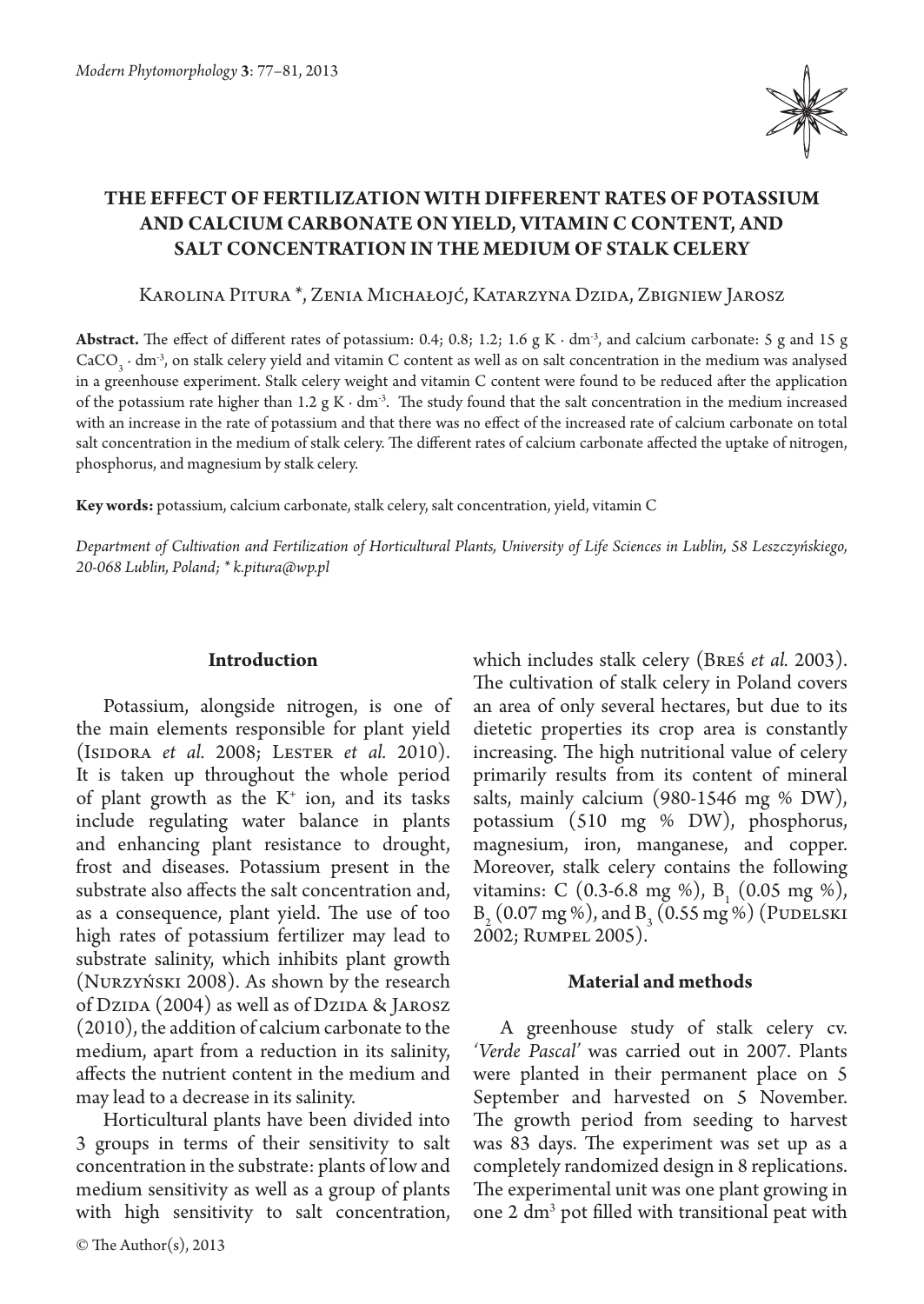| Dose $(g \cdot dm^{-3})$ |                       |              | $N - NO_{\alpha}$ |              | K     | Ca     |       |           |           |
|--------------------------|-----------------------|--------------|-------------------|--------------|-------|--------|-------|-----------|-----------|
| K(A)                     | CaCO <sub>3</sub> (B) | $N - NH_{A}$ |                   | $P - PO_{A}$ |       |        | Mg    | $S - SO4$ | pH        |
| 0,4                      | 5,0                   | 82           | 118               | 280          | 31    | 901    | 68    | 353       | 5,84      |
| 0,8                      | 5,0                   | 107          | 143               | 160          | 160   | 959    | 67    | 354       | 5,62      |
| 1,2                      | 5,0                   | 78           | 120               | 123          | 304   | 1133   | 79    | 451       | 5,56      |
| 1,6                      | 5,0                   | 62           | 126               | 101          | 378   | 819    | 57    | 475       | 5,78      |
| X                        |                       | 82           | 127               | 166          | 218   | 953    | 68    | 408       | 5,56-5,84 |
| 0,4                      | 15,0                  | 41           | 150               | 135          | 148   | 3358   | 138   | 355       | 6,28      |
| 0,8                      | 15,0                  | 41           | 154               | 118          | 322   | 3934   | 114   | 401       | 6,42      |
| 1,2                      | 15,0                  | 39           | 161               | 115          | 444   | 2897   | 92    | 405       | 6,52      |
| 1,6                      | 15,0                  | 40           | 163               | 105          | 472   | 2906   | 81    | 400       | 6,60      |
| X                        |                       | 40           | 157               | 118          | 347   | 3274   | 106   | 390       | 6,28-6,60 |
| $X$ for dose $\mathbb K$ | 0,4                   | 61           | 134               | 207          | 89    | 2130   | 103   | 354       | 5,84-6,28 |
|                          | 0,8                   | 74           | 148               | 139          | 160   | 2447   | 90    | 377       | 5,62-6,42 |
|                          | 1,2                   | 58           | 140               | 119          | 304   | 2015   | 85    | 428       | 5,56-6,52 |
|                          | 1,6                   | 51           | 144               | 103          | 378   | 1863   | 69    | 437       | 5,78-6,60 |
| $LSD_{0.05}$ for         | A                     | 3,60         | n.s.              | 3,18         | 32,43 | n.s.   | 19,40 | 2,21      |           |
|                          | B                     | 1,88         | 7,52              | 1,66         | 16,98 | 347,67 | 10,16 | 1,15      |           |
|                          | AB                    | 6,16         | 24,58             | 5,44         | 55,49 | n.s.   | 33,19 | 3,78      |           |

**Table 1.** Content of N – NH<sub>4</sub>, N –NO<sub>3</sub>, P – PO<sub>4</sub>, K, Ca, Mg, S – SO<sub>4</sub> (mg  $\cdot$  dm<sup>-3</sup>) and pH (H<sub>2</sub>O) in substrate of celery.

Note: n.s. – no significant differences.

an initial pH of 5.6. The study used different rates of potassium fertilizer: 0.4; 0.8; 1.2; 1.6 g  $K \cdot dm^3$ , and the following rates of calcium carbonate: 5g and 15 g  $CaCO_3 \cdot dm^3$ . The initial nutrient content in peat (in mg ⋅  $dm<sup>3</sup>$ ) was as follows:  $N-NH_4$  – trace amounts;  $N-NO_3$  – 25;  $P - 25$ ; K – 10; Ca – 40; Mg – 8; whereas in water used for watering plants these values were the following:  $N-NH_4 + N-NO_3 - 18$ ; P – 11; K – 4; Ca – 110; Mg – 9; pH – 7.2; and  $EC - 0.6$  mS  $\cdot$  cm<sup>-1</sup>.

The following amounts of nutrients were used for all plants, taking into account natural nutrient availability in the substrate  $(g \cdot plant^{-1})$ : 1.6 N; 0.8 P; 0.9 Mg. Nitrogen was applied in the form of ammonium nitrate (34% N), potassium as  $K_2SO_4$  (42% K), magnesium as  $MgSO_4 \times H_2O$  (17.4% Mg), phosphorus – in the form of triple superphosphate (20% P). In all treatments, the following amounts of micronutrients were applied to the medium (in mg ∙ dm-3): Fe – 16; Mn – 10.2; Cu – 26.6;  $Zn - 1.48$ ; B  $- 3.2$ ; Mo  $- 7.4$ . The abovementioned micronutrients were supplied in the following form:  $EDTA - Fe$ ;  $MnSO_4 \times H_2O$ ;  $CuSO_4 \times 5 H_2O$ ;  $ZnSO_4 \times 7 H_2O$ ;  $H_3BO_{32}$  $(NH_4)_{6}Mo_{7}O_{24} \times 4 H_2O.$  Phosphorus and micronutrients as well as  $\frac{1}{4}$  of the rates of N, K, and Mg were supplied to the substrate during its preparation for planting. The remaining amounts of N, K, and Mg were applied during plant growth three times at 8-12 day intervals.

The plants were harvested at commercial maturity; subsequently, above-ground weight and vitamin C content in fresh samples, following Tillmans' method (PN-A-04019 1998) were determined. After harvest, the content of the following nutrients in the substrate was determined in 0.03 M acetic acid extract:  $N-NH_4$  and  $N-NO_3$  by Bremner's microdistillation method modified by Starck, K, Ca, and Mg by atomic absorption spectrometry (AAS) (AAnalyst 300 Perkin Elmer) as well as phosphorus colourimetrically with ammonium metavanadate and sulphur with  $BaCl_2$ . The values of pH and EC were determined in a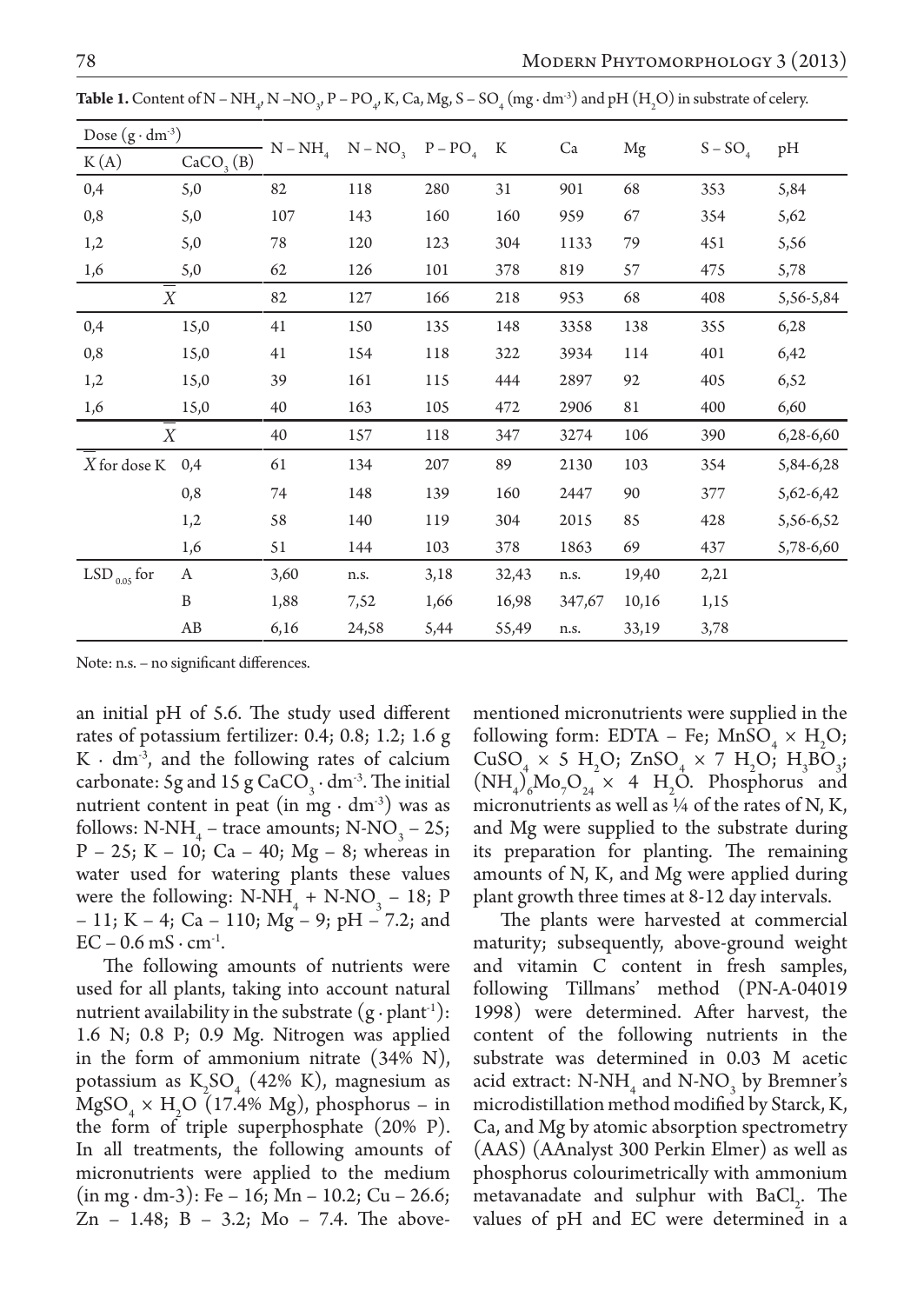suspension of the medium and distilled water at a ratio of 2:1.

The obtained results on yield, vitamin C content and the substrate assayed were statistically analysed by analysis of variance. In the experiment, the least significant difference (LSD) was determined based on Tukey's test at the  $\alpha$ =0.05 level of significance.

### **Results and discussion**

The applied rates of potassium significantly affected the salt concentration in the medium of stalk celery (Fig. 1). It was shown that the salt concentration in the medium increased with an increase in the rate of potassium. After the application of the lowest potassium rate, 89 mg K ⋅  $dm<sup>-3</sup>$  medium and a salt concentration of  $1.2 \text{ mS} \cdot \text{cm}^{-1}$  were recorded on average, while after the application of the highest potassium rate the average values of these traits were, respectively, 378 mg K $\cdot$  dm<sup>-3</sup> and  $1.64 \text{ mS} \cdot \text{cm}^{-1}$  (Fig. 1 and Tab. 1). An increase in salt concentration in the medium under the influence of increasing potassium fertilization has been confirmed by  $DzIDA$   $(2004)$  and Michałojć *et al.* (2006) in their studies. The high content of potassium in the substrate after the application of the higher rates is evidence of its low utilisation by the celery plants. This is reflected in their yield (Fig. 2), since at the highest value of EC the fresh weight of celery plants distinctly decreased. The highest yield  $(94 g \cdot plant^{-1})$  was obtained after the application of fertilization at the amount of 0.8 g K  $\cdot$  dm<sup>-3</sup> medium and  $15 \text{ g } \text{CaCO}_3$ , which corresponded to the content of 322 mg K $\cdot$  dm<sup>3</sup> in the substrate and the value of EC equal to  $1.42 \text{ mS} \cdot \text{cm}^{-1}$ . The different rates of calcium carbonate affected the uptake of nitrogen, phosphorus, potassium, and magnesium by stalk celery. In the medium in which the higher rate of calcium carbonate had been applied, a higher content of potassium and magnesium was recorded, thus a slightly higher salt concentration in the medium. Despite that yield was slightly higher after the application of 15 g  $CaCO<sub>3</sub>$  than after the application of the lower rate of calcium carbonate, these differences were not confirmed statistically. The study of

PITURA *et al.* (2012) showed that increasing rates of calcium had no effect on the weight of kale plants and that there was a significant increase in above-ground weight of stalk celery with an increase in the rate of calcium. On the other hand, the study of Li *et al.* (2010) shows a significant influence of the rate of calcium, phosphorus, potassium, and magnesium on fresh and dry weight yield of stalk celery. The stimulating effect of an increased rate of calcium on greenhouse tomato yield was found in the study of Wińska-Krysiak & Łata (2007). A large amount of potassium in the substrate, thereby a high value of salt concentration, had an adverse effect on vitamin C content in plant fresh weight (Fig. 3). An increase in the amount of potassium supplied to the substrate from 1.2 to 1.6 g K  $\cdot$  dm<sup>3</sup> caused a decrease in vitamin C content in the plants by half. The above-ground parts of celery grown in the medium to which 1.2 g K ⋅ dm<sup>-3</sup> and 15 g CaCO<sub>3</sub> had been supplied were characterized by the highest amount of this compound  $(54.32 \text{ mg } 100 \text{ g}^1 \text{ FW})$ . As reported by Golcz (1996), the increased rates of potassium had a positive influence on vitamin C content in red pepper fruits. Perucka & MATERSKA (2004) did not find calcium ions to have an effect on vitamin C content in hot pepper, while Kowalska (2004) did not find such effect in spinach.

#### **Conclusions**

1. Stalk celery weight and vitamin C content were found to be reduced after the application of the potassium rate higher than  $1.2$  g K ⋅ dm<sup>-3</sup>.

2. The study found that the salt concentration in the medium increased with an increase in the rate of potassium and that there was no effect of the increased rate of calcium carbonate on the salt concentration in the medium of stalk celery.

3. The different rates of calcium carbonate affected the uptake of nitrogen, phosphorus and magnesium by stalk celery.

#### **References**

**Breś W., Golcz A., Komosa A., Kozik E., Tyksiński W. 2003.** Nawożenie roślin ogrodniczych. Wydawnictwo AR w Poznaniu, Poznań.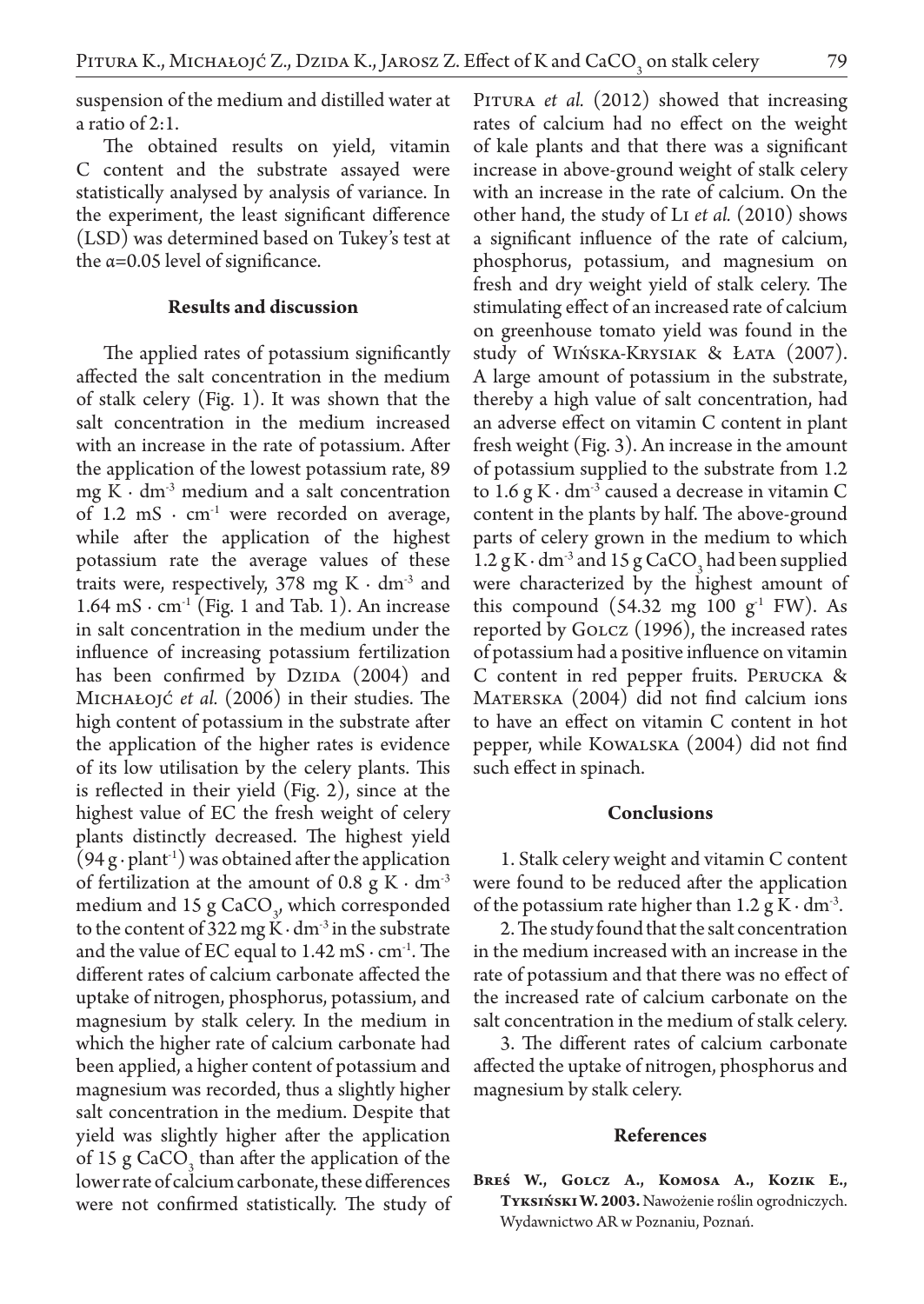

**Fig. 1.** Effect of potassium and  $\text{CaCO}_3^{\text{}}$  fertilization on salt concentration in substrate.



**Fig. 2.** Effect of potassium and  $\text{CaCO}_3^3$  fertilization on yield of celery.